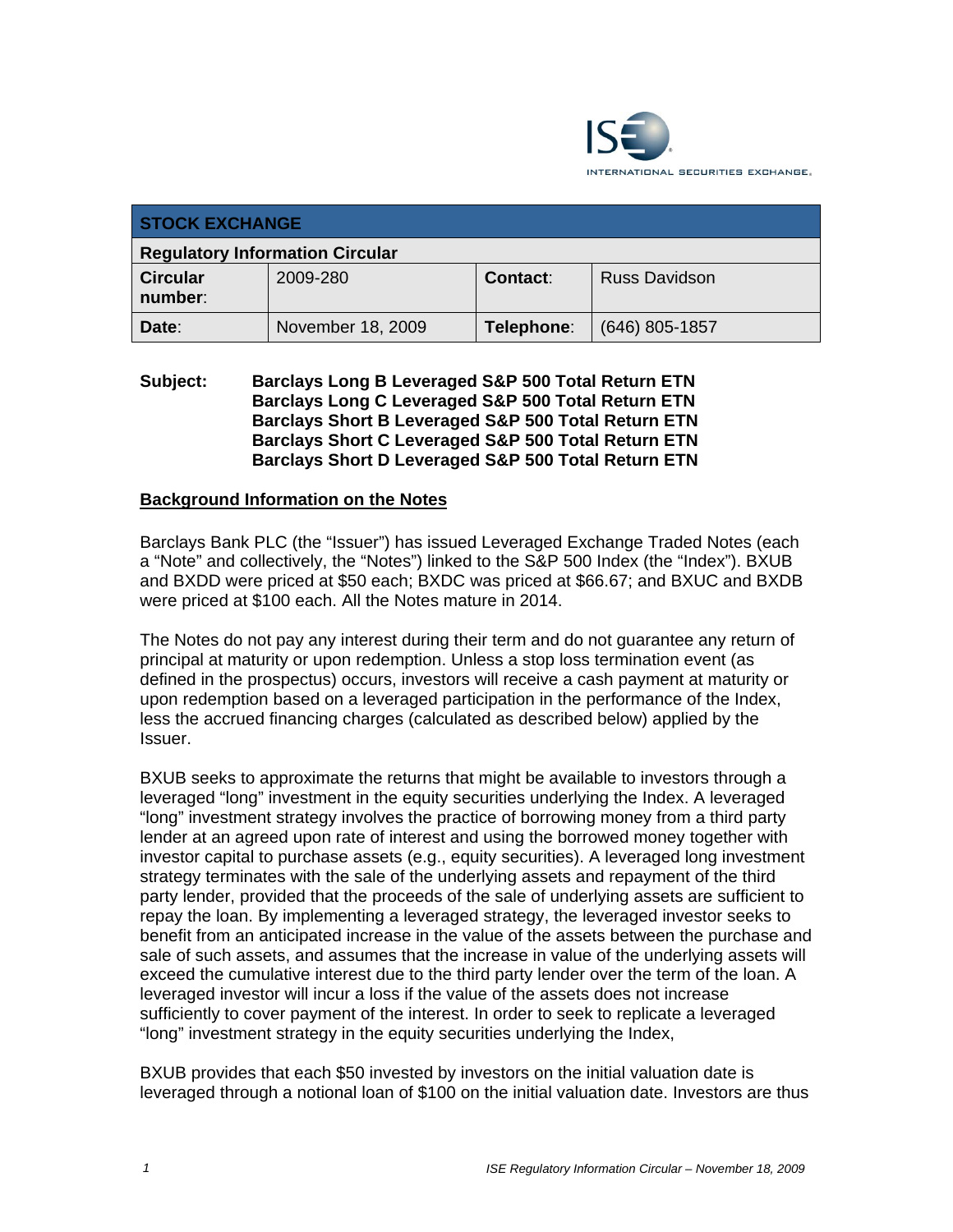considered to have notionally borrowed \$100, which, together with the \$50 invested, represents a notional investment of \$150 in the equity securities underlying the Index on the initial valuation date. During the term of BXUB, the leveraged portion of the notional investment, \$100, accrues financing charges for the benefit of the Issuer referred to as "accrued financing charges", which seek to represent the amount of interest that leveraged investors might incur if they sought to borrow funds at a similar rate from a third party lender. Upon maturity or redemption, the investment in the equity securities underlying the Index is notionally sold at the then current values of the equity securities, and the investor then notionally repays the Issuer an amount equal to the principal of the notional loan plus accrued interest. The payment at maturity or redemption, therefore, generally represents the profit or loss that the investor would receive by applying a leveraged "long" investment strategy, after taking into account, and making assumptions for, the accrued financing charges that are commonly present in such leveraged "long" investment strategies. In order to mitigate the risk to the Issuer that the value of the equity securities underlying the Index is not sufficient to repay the principal and accrued financing charges of the notional loan, an automatic early termination of BXUB is provided for under "stop-loss" provisions in the prospectus.

BXUC seeks to approximate the returns that might be available to investors through a leveraged "long" investment in the equity securities underlying the Index. A leveraged "long" investment strategy involves the practice of borrowing money from a third party lender at an agreed upon rate of interest and using the borrowed money together with investor capital to purchase assets (e.g., equity securities). A leveraged long investment strategy terminates with the sale of the underlying assets and repayment of the third party lender, provided that the proceeds of the sale of underlying assets are sufficient to repay the loan. By implementing a leveraged strategy, the leveraged investor seeks to benefit from an anticipated increase in the value of the assets between the purchase and sale of such assets, and assumes that the increase in value of the underlying assets will exceed the cumulative interest due to the third party lender over the term of the loan. A leveraged investor will incur a loss if the value of the assets does not increase sufficiently to cover payment of the interest. In order to seek to replicate a leveraged "long" investment strategy in the equity securities underlying the Index, BXUC provides that each \$100 invested by investors on the initial valuation date is leveraged through a notional loan of \$100 on the initial valuation date. Investors are thus considered to have notionally borrowed \$100, which, together with the \$100 invested, represents a notional investment of \$200 in the equity securities underlying the Index on the initial valuation date.

During the term of BXUC, the leveraged portion of the notional investment, \$100, accrues financing charges for the benefit of the Issuer referred to as "accrued financing charges", which seek to represent the amount of interest that leveraged investors might incur if they sought to borrow funds at a similar rate from a third party lender. Upon maturity or redemption, the investment in the equity securities underlying the Index is notionally sold at the then current values of the equity securities, and the investor then notionally repays the Issuer an amount equal to the principal of the notional loan plus accrued interest. The payment at maturity or redemption, therefore, generally represents the profit or loss that the investor would receive by applying a leveraged "long" investment strategy, after taking into account, and making assumptions for, the accrued financing charges that are commonly present in such leveraged "long" investment strategies. In order to mitigate the risk to the Issuer that the value of the equity securities underlying the Index is not sufficient to repay the principal and accrued financing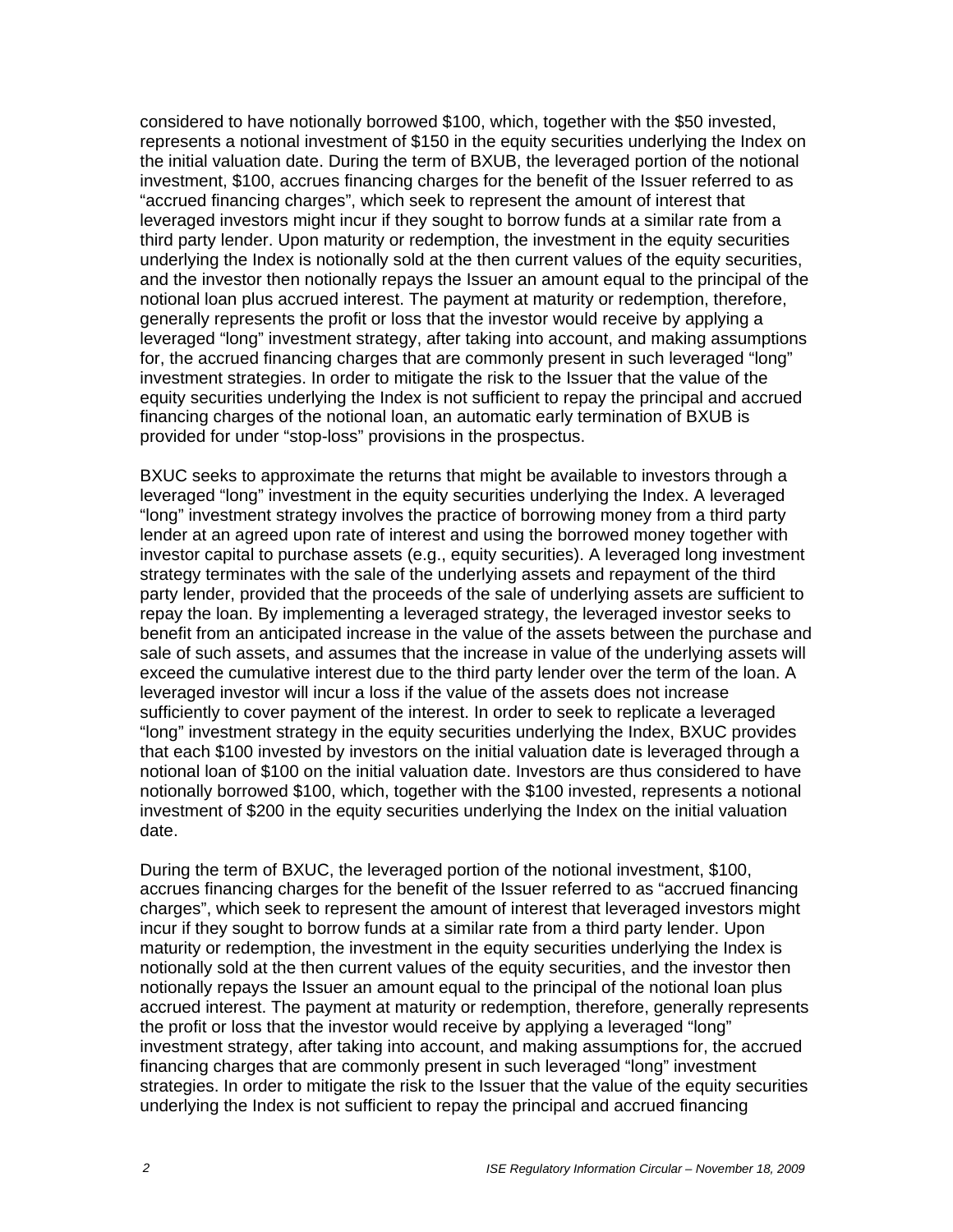charges of the notional loan, an automatic early termination of BXUC is provided for under "stop-loss" provisions in the prospectus.

BXDB seeks to approximate the returns that might be available to investors through leveraged short sales of the equity securities underlying the Index. Short selling is the practice of selling assets (e.g., equity securities) that have been borrowed from a third party lender with the intention of buying identical assets back at a later date to return to such lender. By doing so, the short seller seeks to benefit from an anticipated decline in the value of the assets between the sale and the repurchase, as the short seller would pay less to repurchase the assets than he had originally received on selling the borrowed assets. Conversely, a short seller will incur a loss if the value of the assets rises between the sale and the repurchase. In order to seek to replicate this short-selling strategy, BXDB provides that each \$100 invested by the investors is leveraged through an amount of \$100 worth of equity securities underlying the Index. Investors are thus considered to have notionally borrowed \$100 worth of equity securities underlying the Index from the Issuer and to have notionally sold such equity securities on the initial valuation date, which, together with the \$100 invested, represents a notional investment of \$200 in cash on the initial valuation date referred to as the "T-Bill amount". During the term of BXDB, the T-Bill amount accrues interest for the benefit of the investor at an amount referred to as the "accrued interest", which seeks to represent an amount of interest that short-selling investors might receive if they were to invest the proceeds of the sale of equity securities into an interest-bearing bank account. Over the same term of BXDB, the T-Bill amount is reduced by an amount of fees for the benefit of the Issuer, which seeks to represent the fees that a stock lender may charge a short-selling investor for lending the equity securities underlying the Index. However, as the accrued fees are calculated on the basis of the T-Bill amount (as opposed to solely on the \$100 worth of equity securities notionally lent), such fees accrue, in part, on the component of the T-Bill amount that represents a short-seller's own cash investment. Upon maturity or redemption, the equity securities underlying the Index are then notionally repurchased by investors at their then current value using the notional cash represented by the T-Bill amount and such borrowed equity securities are notionally delivered back to the Issuer.

The payment at maturity or redemption, therefore, generally represents the profit or loss that the investor would receive by applying a short-selling strategy, after taking into account, and making assumptions for, accrued interest and accrued fees that are commonly present in such shortselling strategies. In order to mitigate the risk to the Issuer that the value of BXDB equals a negative value, an automatic early termination of BXDB is provided for under "stop-loss" provisions in the prospectus.

BXDC seeks to approximate the returns that might be available to investors through leveraged short sales of the equity securities underlying the Index. Short selling is the practice of selling assets (e.g., equity securities) that have been borrowed from a third party lender with the intention of buying identical assets back at a later date to return to such lender. By doing so, the short seller seeks to benefit from an anticipated decline in the value of the assets between the sale and the repurchase, as the short seller would pay less to repurchase the assets than he had originally received on selling the borrowed assets. Conversely, a short seller will incur a loss if the value of the assets rises between the sale and the repurchase. In order to seek to replicate this short-selling strategy, BXDC provides that each \$66.67 invested by the investors is leveraged through an amount of \$133.34 worth of equity securities underlying the Index. Investors are thus considered to have notionally borrowed \$133.34 worth of equity securities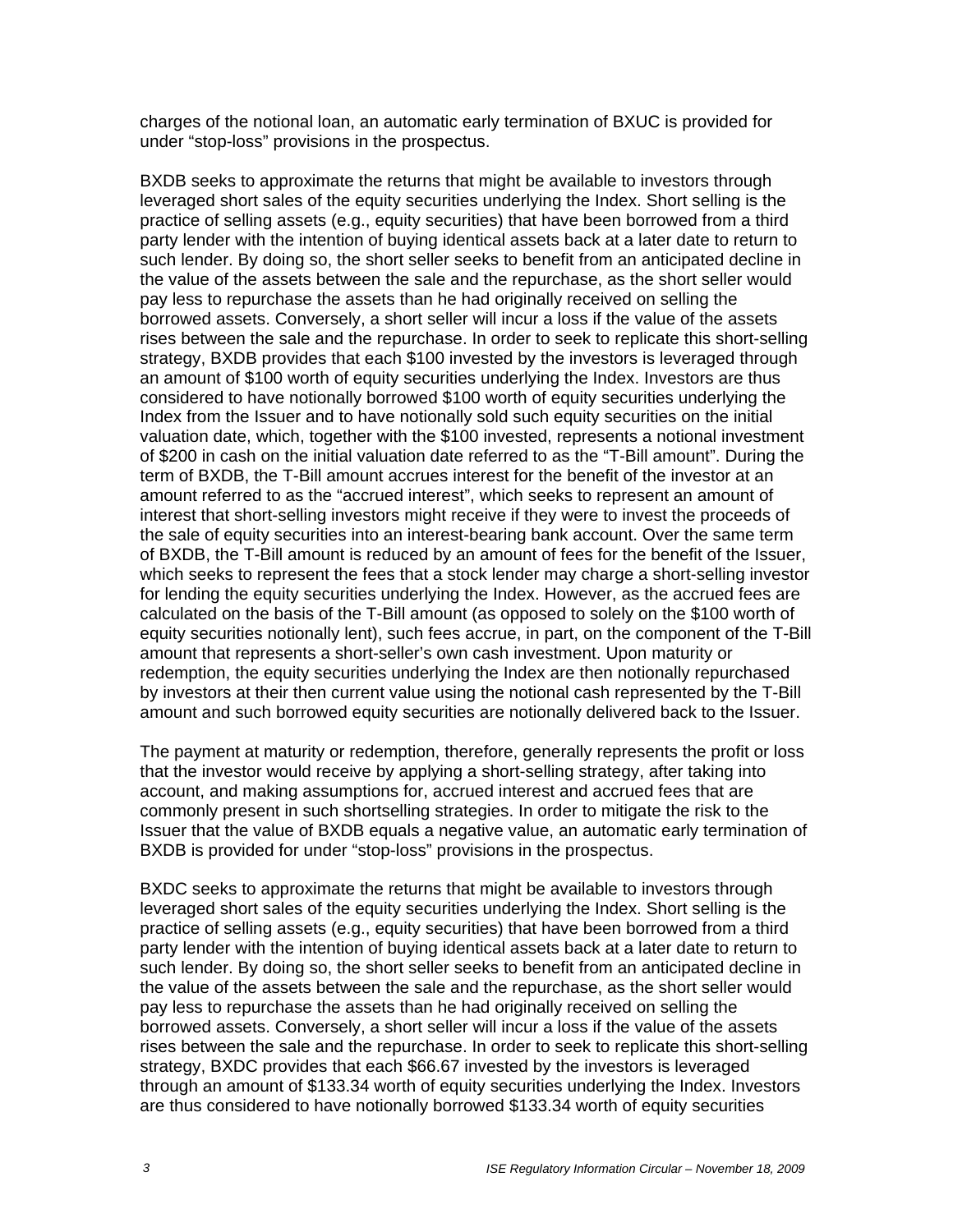underlying the Index from the Issuer and to have notionally sold such equity securities on the initial valuation date, which, together with the \$66.67 invested, represents a notional investment of \$200.01 in cash on the initial valuation date referred to as the "T-Bill amount". During the term of BXDC, the T-Bill amount accrues interest for the benefit of the investor at an amount referred to as the "accrued interest", which seeks to represent an amount of interest that short-selling investors might receive if they were to invest the proceeds of the sale of equity securities into an interest-bearing bank account. Over the same term of BXDC, the T-Bill amount is reduced by an amount of fees for the benefit of the Issuer, which seeks to represent the fees that a stock lender may charge a short-selling investor for lending the equity securities underlying the Index. However, as the accrued fees are calculated on the basis of the T-Bill amount (as opposed to solely on the \$133.34 worth of equity securities notionally lent), such fees accrue, in part, on the component of the T-Bill amount that represents a short-seller's own cash investment.

Upon maturity or redemption, the equity securities underlying the Index are then notionally repurchased by investors at their then current value using the notional cash represented by the T-Bill amount and such borrowed equity securities are notionally delivered back to the Issuer. The payment at maturity or redemption, therefore, generally represents the profit or loss that the investor would receive by applying a short-selling strategy, after taking into account, and making assumptions for, accrued interest and accrued fees that are commonly present in such short-selling strategies. In order to mitigate the risk to the Issuer that the value of BXDC equals a negative value, an automatic early termination of BXDC is provided for under "stop-loss" provisions in the prospectus.

BXDD seeks to approximate the returns that might be available to investors through leveraged short sales of the equity securities underlying the Index. Short selling is the practice of selling assets (e.g., equity securities) that have been borrowed from a third party lender with the intention of buying identical assets back at a later date to return to such lender. By doing so, the short seller seeks to benefit from an anticipated decline in the value of the assets between the sale and the repurchase, as the short seller would pay less to repurchase the assets than he had originally received on selling the borrowed assets. Conversely, a short seller will incur a loss if the value of the assets rises between the sale and the repurchase. In order to seek to replicate this short-selling strategy, BXDD provides that each \$50 invested by the investors is leveraged through an amount of \$150 worth of equity securities underlying the Index. Investors are thus considered to have notionally borrowed \$150 worth of equity securities underlying the Index from the Issuer and to have notionally sold such equity securities on the initial valuation date, which, together with the \$50 invested, represents a notional investment of \$200 in cash on the initial valuation date referred to as the "T-Bill amount". During the term of your Securities, the T-Bill amount accrues interest for the benefit of the investor at an amount referred to as the "accrued interest", which seeks to represent an amount of interest that short-selling investors might receive if they were to invest the proceeds of the sale of equity securities into an interest-bearing bank account. Over the same term of BXDD, the T-Bill amount is reduced by an amount of fees for the benefit of the Issuer, which seeks to represent the fees that a stock lender may charge a short-selling investor for lending the equity securities underlying the Index. However, as the accrued fees are calculated on the basis of the T-Bill amount (as opposed to solely on the \$150 worth of equity securities notionally lent), such fees accrue, in part, on the component of the T-Bill amount that represents a short-seller's own cash investment. Upon maturity or redemption, the equity securities underlying the Index are then notionally repurchased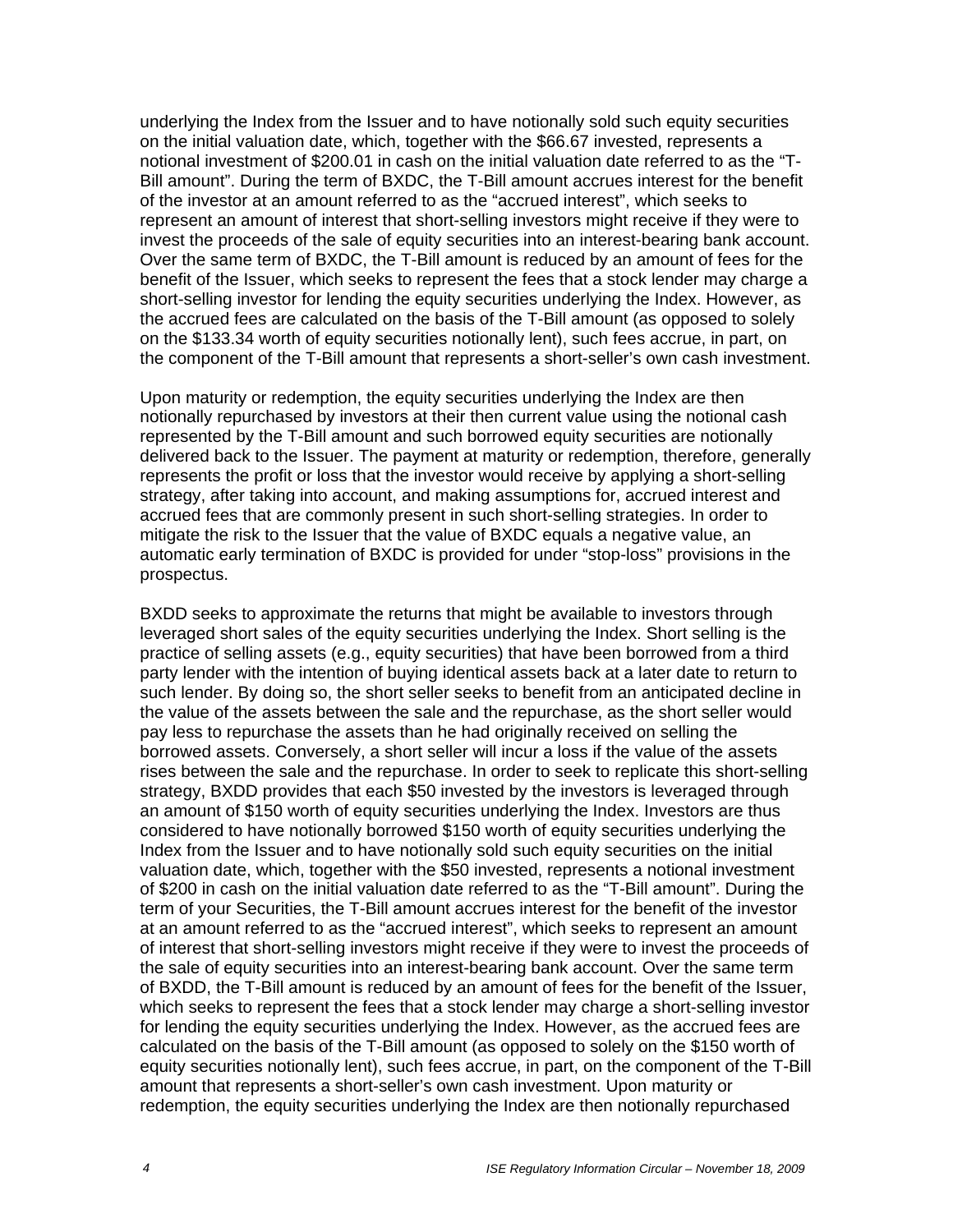by investors at their then current value using the notional cash represented by the T-Bill amount and such borrowed equity securities are notionally delivered back to the Issuer.

The payment at maturity or redemption, therefore, generally represents the profit or loss that the investor would receive by applying a short-selling strategy, after taking into account, and making assumptions for, accrued interest and accrued fees that are commonly present in such shortselling strategies. In order to mitigate the risk to the Issuer that the value of BXDD equals a negative value, an automatic early termination of BXDD is provided for under "stop-loss" provisions in the prospectus.

Please see the prospectus for each of the Notes for more details regarding the calculations and details regarding the Index.

## **Principal Risks**

It is expected that the market value of the Notes will depend substantially on the value of the Index and may be affected by a number of other interrelated factors including, among other things: the general level of interest rates, the volatility of the Index, the time remaining to maturity, the dividend yield of the stocks comprising the Index, and the credit ratings of the Issuer.

# **Exchange Rules Applicable to Trading in the Notes**

The Notes are considered equity securities, thus rendering trading in the Notes subject to the Exchange's existing rules governing the trading of equity securities.

# **Trading Hours**

Trading in the Shares on ISE is on a UTP basis and is subject to ISE equity trading rules. The Shares will trade from 8:00 a.m. until 8:00 p.m. Eastern Time. Equity Electronic Access Members ("Equity EAMs") trading the Shares during the Extended Market Sessions are exposed to the risk of the lack of the calculation or dissemination of underlying index value or intraday indicative value ("IIV"). For certain derivative securities products, an updated underlying index value or IIV may not be calculated or publicly disseminated in the Extended Market hours. Since the underlying index value and IIV are not calculated or widely disseminated during Extended Market hours, an investor who is unable to calculate implied values for certain derivative securities products during Extended Market hours may be at a disadvantage to market professionals.

## **Trading Halts**

ISE will halt trading in the Shares in accordance with ISE Rule 2101(a)(2)(iii). The grounds for a halt under this Rule include a halt by the primary market because it stops trading the Shares and/or a halt because dissemination of the IIV or applicable currency spot price has ceased, or a halt for other regulatory reasons. In addition, ISE will stop trading the Shares if the primary market de-lists the Shares.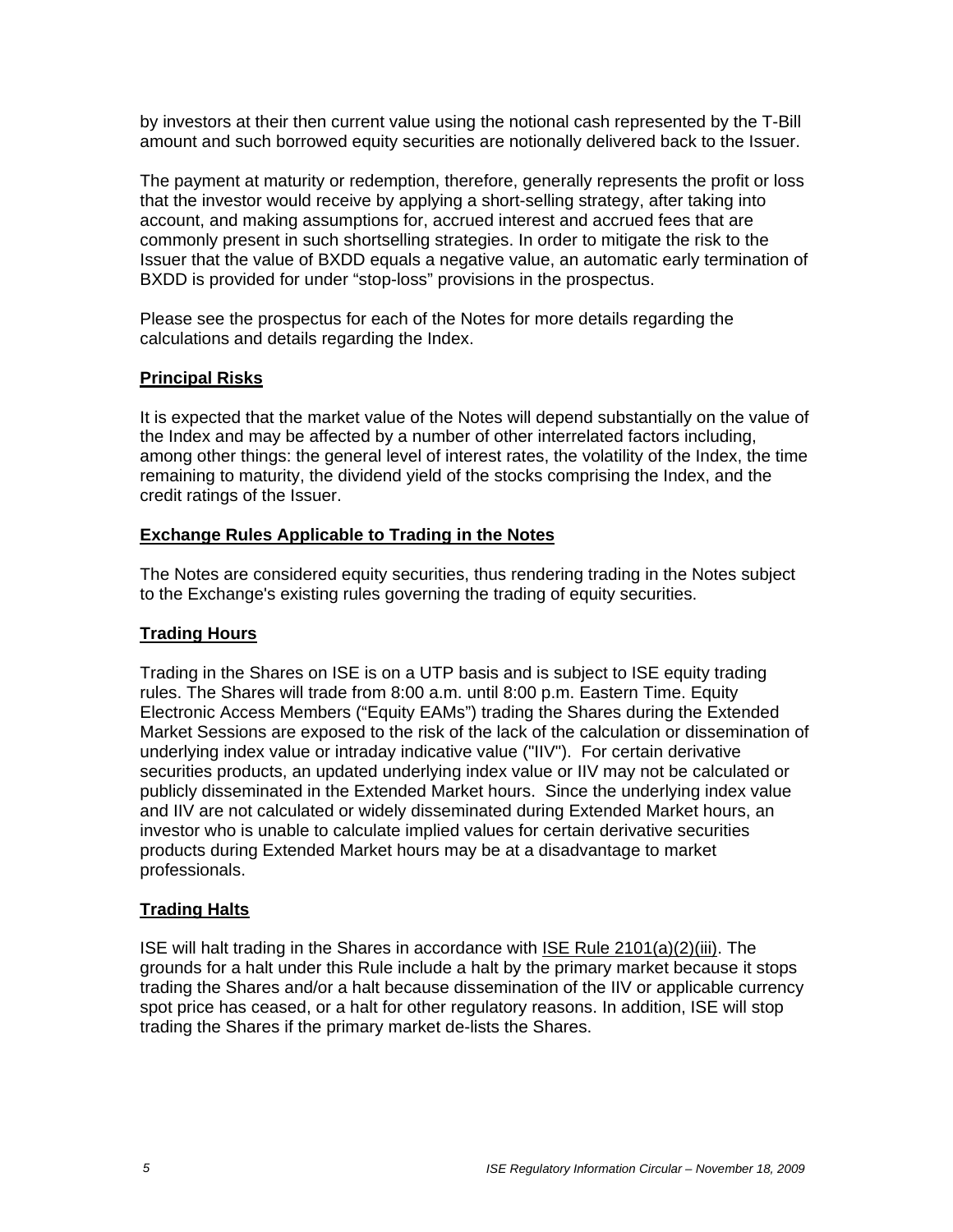#### **Suitability**

Trading in the Shares on ISE will be subject to the provisions of ISE Rule 2123(l). Members recommending transactions in the Shares to customers should make a determination that the recommendation is suitable for the customer. In addition, members must possess sufficient information to satisfy the "know your customer" obligation that is embedded in ISE Rule 2123(l).

Equity EAMs also should review FINRA Notice to Members 03-71 for guidance on trading these products. The Notice reminds members of their obligations to: (1) conduct adequate due diligence to understand the features of the product; (2) perform a reasonable-basis suitability analysis; (3) perform customer-specific suitability analysis in connection with any recommended transactions; (4) provide a balanced disclosure of both the risks and rewards associated with the particular product, especially when selling to retail investors; (5) implement appropriate internal controls; and (6) train registered persons regarding the features, risk and suitability of these products.

**This Regulatory Information Circular is not a statutory Prospectus. Equity EAMs should consult the Trust's Registration Statement, SAI, Prospectus and the Fund's website for relevant information.**